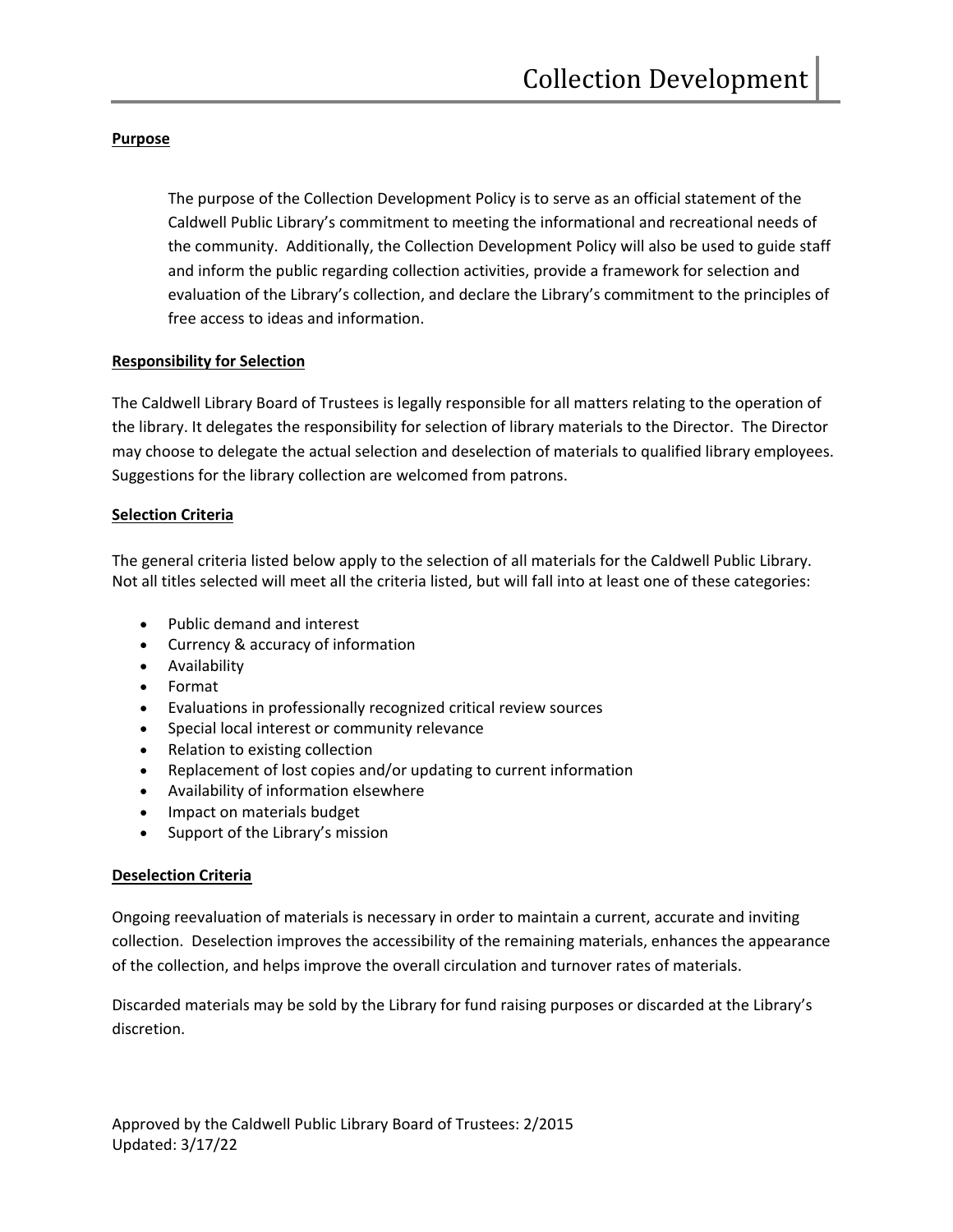The following criteria will be used when deselecting materials:

- Frequency of circulation and/or potential use
- Outdated or inaccurate information
- Interlibrary loan circulations
- Subject matter no longer of current interest or historical or literary significance
- Availability of other materials in the field
- Physical appearance/condition relative to other factors of importance
- Multiple copies of title no longer in demand

#### **Gifts and Donations**

The Caldwell Public Library accepts donations of books, DVDs, and other items. The Library staff will determine which items will be added to the collection, which items will be sold or donated to other organizations, and which items will be discarded. The Library is unable to appraise donations or assign monetary value to your gift, but we will provide acknowledgement of your donation upon request. Donated items chosen for the library collection must meet the same criteria as purchased materials, and they are subject to the following conditions:

- The library assumes unconditional ownership of the gift.
- The library makes the final decision regarding use or other disposition of the item.
- The library reserves the right to determine conditions of display and access to the gift.

Donors may suggest subjects or titles to be acquired with their gift at the time of the donation, but the library reserves the right to final decision.

Donations can be made to the Library for the purchase of items to honor or memorialize loved ones or friends. In the case of a cash gift for the purpose of memorial, tribute or other recognition, the donor has the option of helping select the subject and/or audience of the item(s) to be purchased. Should the donor indicate no preference for a specific use of the gift, the donation will be used for materials, equipment or programs that are deemed to be of greatest need to the library. Donors may be recognized with book plates or with such other recognition as the Library Director may deem appropriate.

Restricted gifts of materials, such as those that require an item be added to the collection or maintained for a certain period of time will not be accepted without the prior approval of the Library Director. Approval of restricted gifts will be granted only in exceptional circumstances.

#### **Request for Reconsideration**

The Library will review decisions regarding specific titles upon written request from a Caldwell resident. Request for Reconsideration forms are available at all public service desks within the Caldwell Public Library. When a Caldwell resident submits a completed Request for Reconsideration form, the Director will review the materials under consideration and communicate its decision to the patron in writing within 15 business days. The patron may appeal the decision in writing to the Library Board of Trustees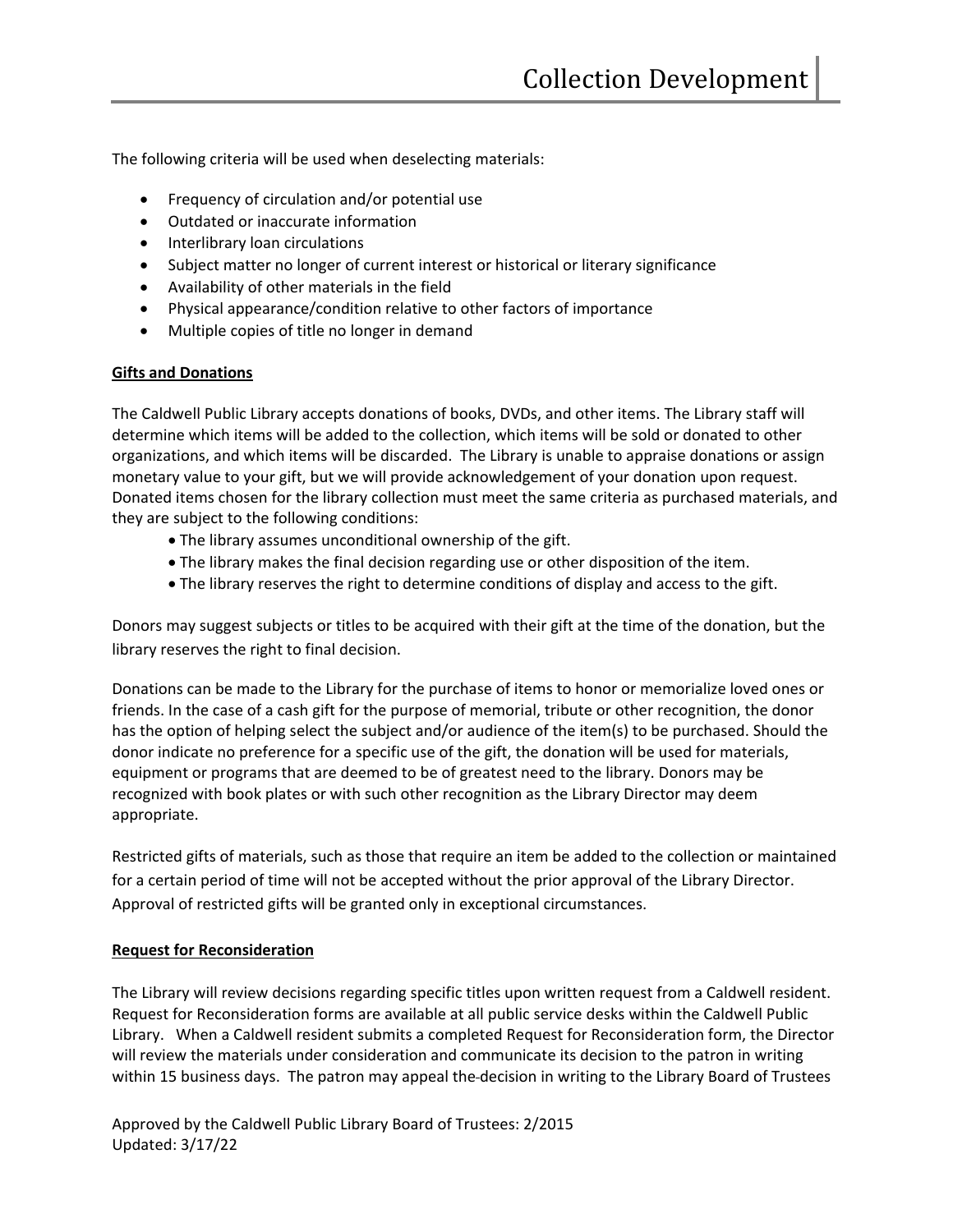within 30 days of the written response. After consultation with legal counsel, the Board will determine whether the staff's decision should be upheld, modified, or overturned. The decision of the Board is final. The Board will provide written notice of the decision to the patron.

Caldwell Public Library is a member of the LYNX! Library Consortium, sharing and receiving materials from the other member libraries. Requests for reconsideration are only accepted from Caldwell Public Library residents for Caldwell Public Library owned materials.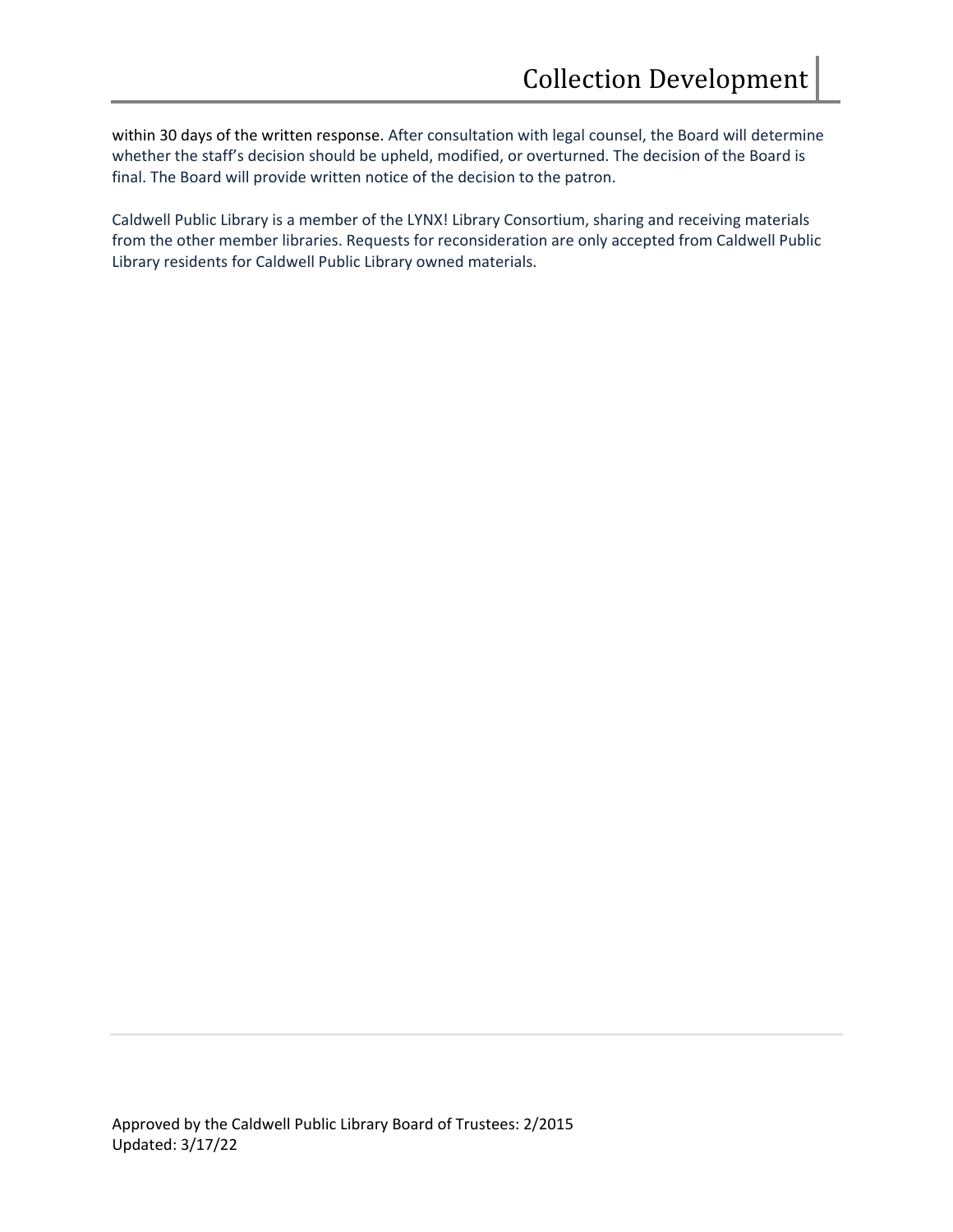# **Library Bill of Rights**

The American Library Association affirms that all libraries are forums for information and ideas, and that the following basic policies should guide their services.

I. Books and other library resources should be provided for the interest, information, and enlightenment of all people of the community the library serves. Materials should not be excluded because of the origin, background, or views of those contributing to their creation.

II. Libraries should provide materials and information presenting all points of view on current and historical issues. Materials should not be proscribed or removed because of partisan or doctrinal disapproval.

III. Libraries should challenge censorship in the fulfillment of their responsibility to provide information and enlightenment.

IV. Libraries should cooperate with all persons and groups concerned with resisting abridgment of free expression and free access to ideas.

V. A person's right to use a library should not be denied or abridged because of origin, age, background, or views.

VI. Libraries which make exhibit spaces and meeting rooms available to the public they serve should make such facilities available on an equitable basis, regardless of the beliefs or affiliations of individuals or groups requesting their use.

Adopted June 19, 1939, by the ALA Council; amended October 14, 1944; June 18, 1948; February 2, 1961; June 27, 1967; January 23, 1980; inclusion of "age" reaffirmed January 23, 1996.

A history of the Library Bill of Rights is found in the latest edition of the [Intellectual Freedom Manual.](http://www.ala.org/advocacy/intfreedom/iftoolkits/ifmanual/intellectual)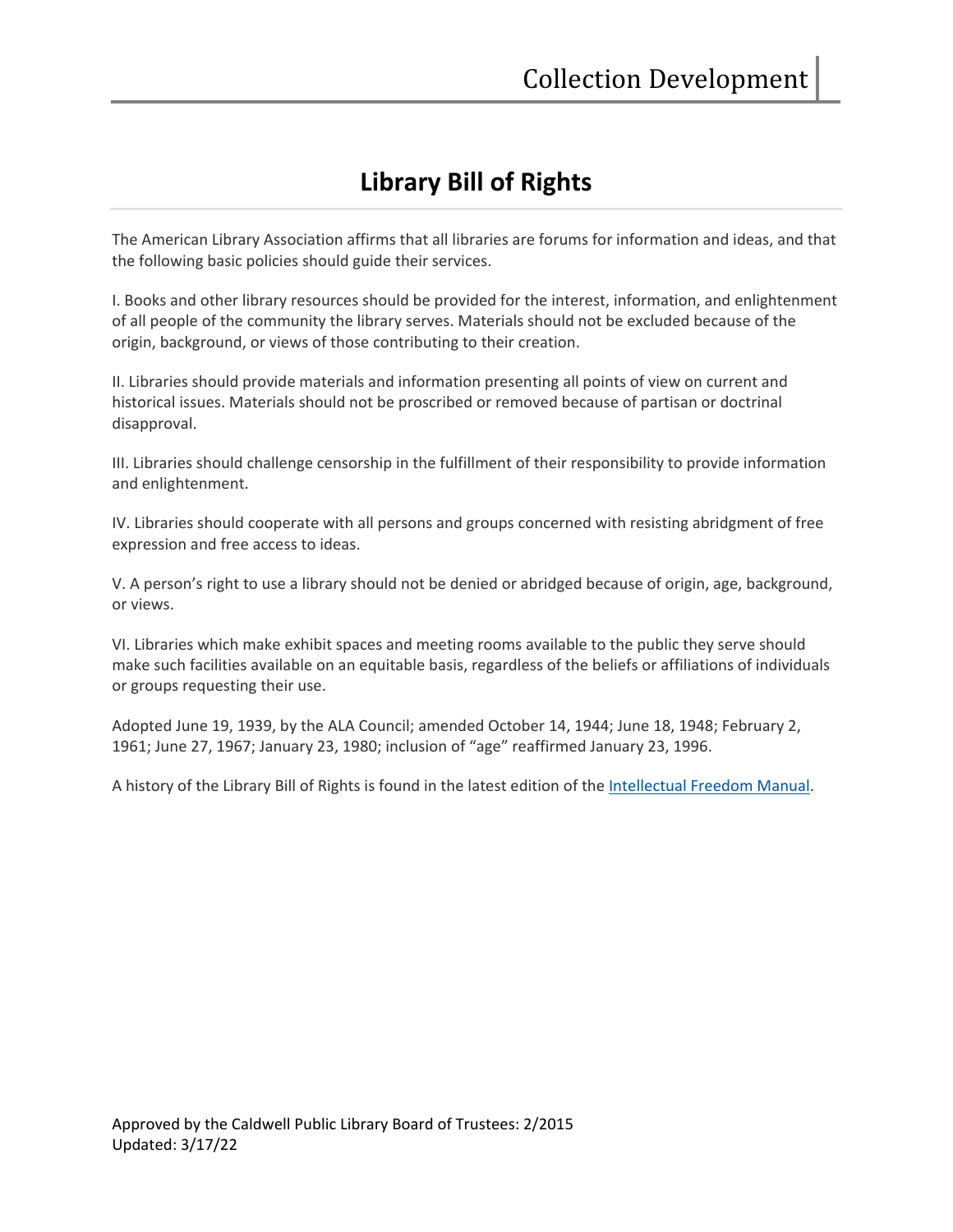## **The Freedom to Read Statement**

The freedom to read is essential to our democracy. It is continuously under attack. Private groups and public authorities in various parts of the country are working to remove or limit access to reading materials, to censor content in schools, to label "controversial" views, to distribute lists of "objectionable" books or authors, and to purge libraries. These actions apparently rise from a view that our national tradition of free expression is no longer valid; that censorship and suppression are needed to counter threats to safety or national security, as well as to avoid the subversion of politics and the corruption of morals. We, as individuals devoted to reading and as librarians and publishers responsible for disseminating ideas, wish to assert the public interest in the preservation of the freedom to read.

Most attempts at suppression rest on a denial of the fundamental premise of democracy: that the ordinary individual, by exercising critical judgment, will select the good and reject the bad. We trust Americans to recognize propaganda and misinformation, and to make their own decisions about what they read and believe. We do not believe they are prepared to sacrifice their heritage of a free press in order to be "protected" against what others think may be bad for them. We believe they still favor free enterprise in ideas and expression.

These efforts at suppression are related to a larger pattern of pressures being brought against education, the press, art and images, films, broadcast media, and the Internet. The problem is not only one of actual censorship. The shadow of fear cast by these pressures leads, we suspect, to an even larger voluntary curtailment of expression by those who seek to avoid controversy or unwelcome scrutiny by government officials.

Such pressure toward conformity is perhaps natural to a time of accelerated change. And yet suppression is never more dangerous than in such a time of social tension. Freedom has given the United States the elasticity to endure strain. Freedom keeps open the path of novel and creative solutions, and enables change to come by choice. Every silencing of a heresy, every enforcement of an orthodoxy, diminishes the toughness and resilience of our society and leaves it the less able to deal with controversy and difference.

Now as always in our history, reading is among our greatest freedoms. The freedom to read and write is almost the only means for making generally available ideas or manners of expression that can initially command only a small audience. The written word is the natural medium for the new idea and the untried voice from which come the original contributions to social growth. It is essential to the extended discussion that serious thought requires, and to the accumulation of knowledge and ideas into organized collections.

We believe that free communication is essential to the preservation of a free society and a creative culture. We believe that these pressures toward conformity present the danger of limiting the range and variety of inquiry and expression on which our democracy and our culture depend. We believe that every American community must jealously guard the freedom to publish and to circulate, in order to preserve its own freedom to read. We believe that publishers and librarians have a profound

Approved by the Caldwell Public Library Board of Trustees: 2/2015 Updated: 3/17/22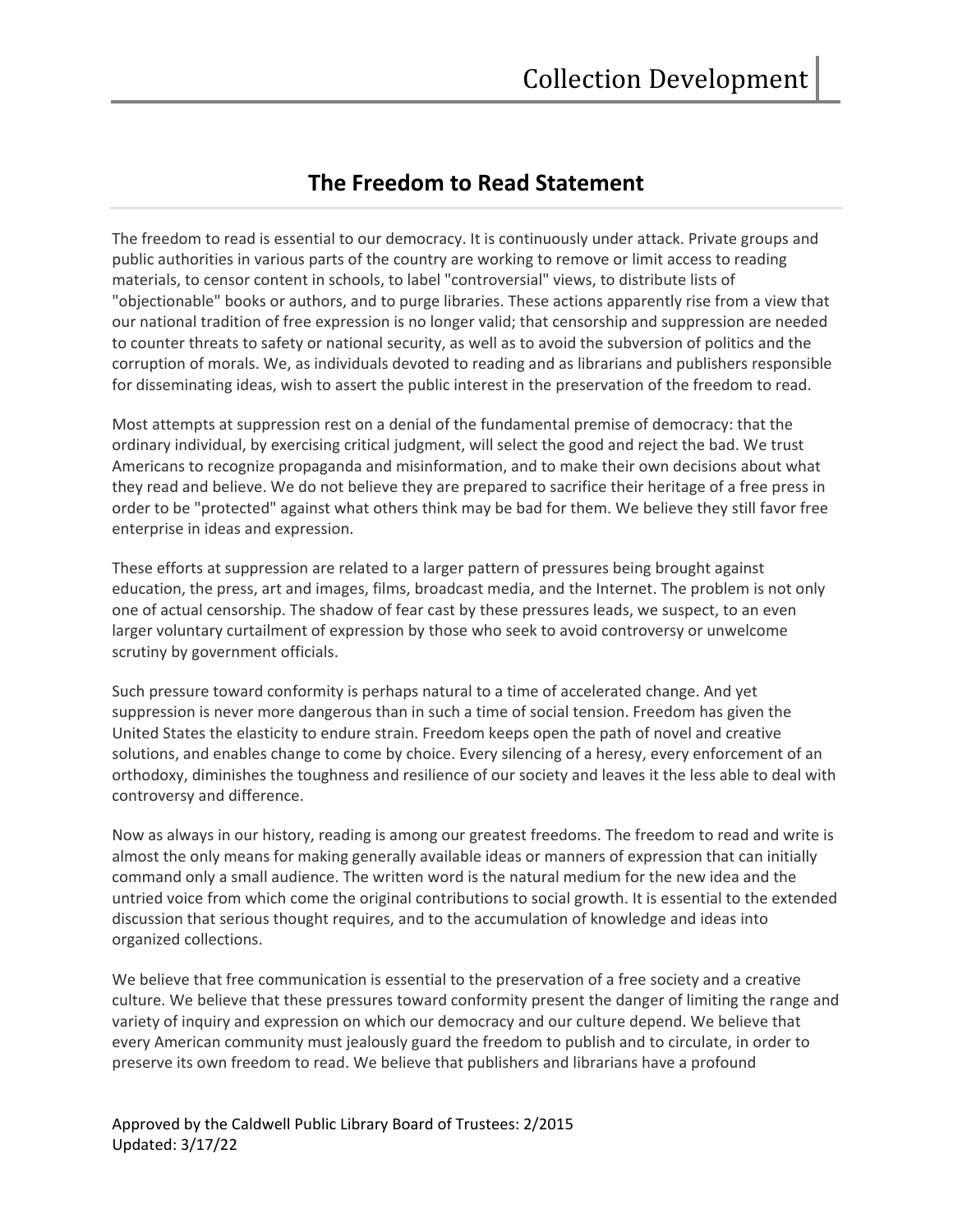responsibility to give validity to that freedom to read by making it possible for the readers to choose freely from a variety of offerings.

The freedom to read is guaranteed by the Constitution. Those with faith in free people will stand firm on these constitutional guarantees of essential rights and will exercise the responsibilities that accompany these rights.

We therefore affirm these propositions:

1. *It is in the public interest for publishers and librarians to make available the widest diversity of views and expressions, including those that are unorthodox, unpopular, or considered dangerous by the majority.*

Creative thought is by definition new, and what is new is different. The bearer of every new thought is a rebel until that idea is refined and tested. Totalitarian systems attempt to maintain themselves in power by the ruthless suppression of any concept that challenges the established orthodoxy. The power of a democratic system to adapt to change is vastly strengthened by the freedom of its citizens to choose widely from among conflicting opinions offered freely to them. To stifle every nonconformist idea at birth would mark the end of the democratic process. Furthermore, only through the constant activity of weighing and selecting can the democratic mind attain the strength demanded by times like these. We need to know not only what we believe but why we believe it.

2. *Publishers, librarians, and booksellers do not need to endorse every idea or presentation they make available. It would conflict with the public interest for them to establish their own political, moral, or aesthetic views as a standard for determining what should be published or circulated.*

Publishers and librarians serve the educational process by helping to make available knowledge and ideas required for the growth of the mind and the increase of learning. They do not foster education by imposing as mentors the patterns of their own thought. The people should have the freedom to read and consider a broader range of ideas than those that may be held by any single librarian or publisher or government or church. It is wrong that what one can read should be confined to what another thinks proper.

3. *It is contrary to the public interest for publishers or librarians to bar access to writings on the basis of the personal history or political affiliations of the author.*

No art or literature can flourish if it is to be measured by the political views or private lives of its creators. No society of free people can flourish that draws up lists of writers to whom it will not listen, whatever they may have to say.

4. *There is no place in our society for efforts to coerce the taste of others, to confine adults to the reading matter deemed suitable for adolescents, or to inhibit the efforts of writers to achieve artistic expression.*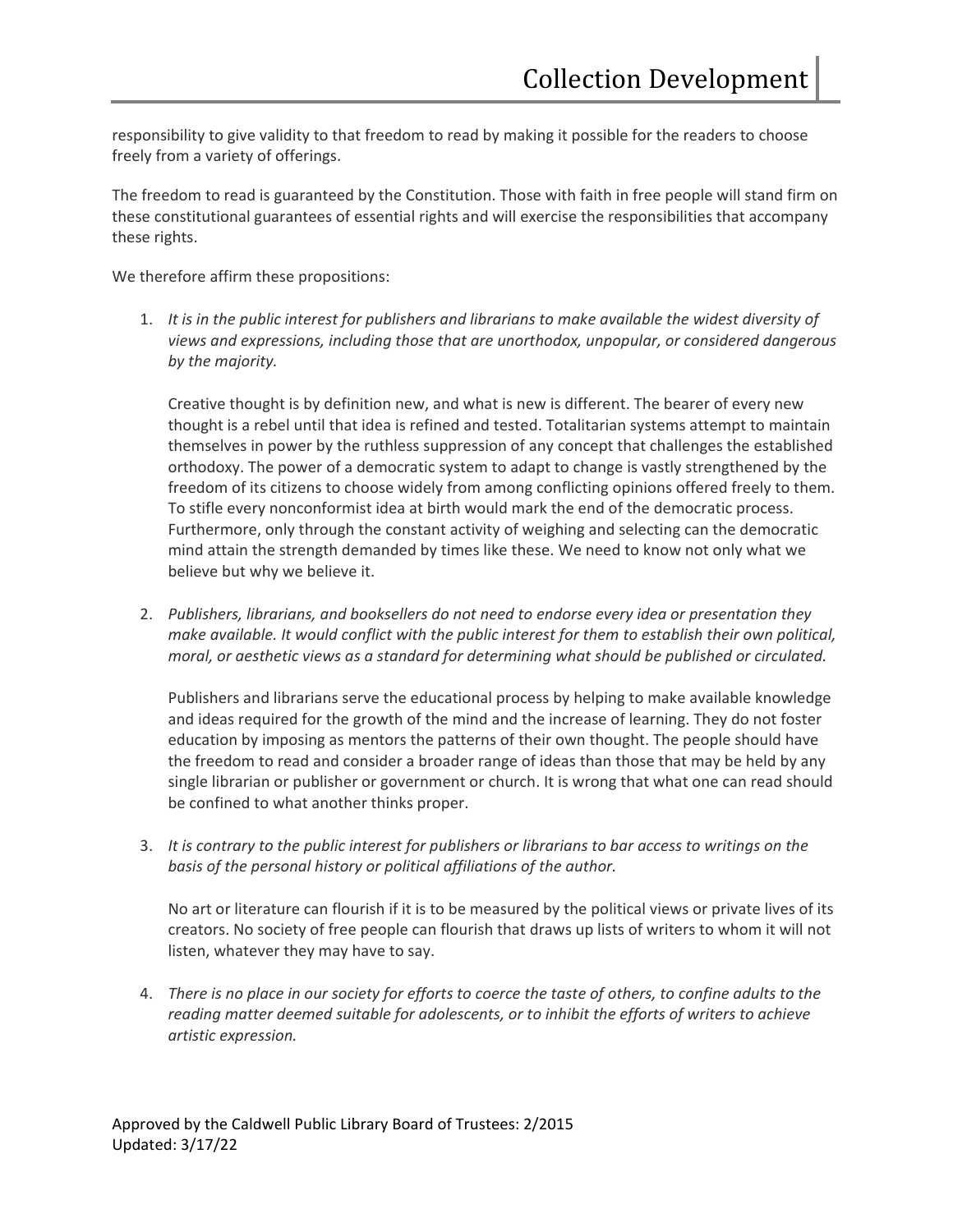To some, much of modern expression is shocking. But is not much of life itself shocking? We cut off literature at the source if we prevent writers from dealing with the stuff of life. Parents and teachers have a responsibility to prepare the young to meet the diversity of experiences in life to which they will be exposed, as they have a responsibility to help them learn to think critically for themselves. These are affirmative responsibilities, not to be discharged simply by preventing them from reading works for which they are not yet prepared. In these matters values differ, and values cannot be legislated; nor can machinery be devised that will suit the demands of one group without limiting the freedom of others.

5. *It is not in the public interest to force a reader to accept the prejudgment of a label characterizing any expression or its author as subversive or dangerous.*

The ideal of labeling presupposes the existence of individuals or groups with wisdom to determine by authority what is good or bad for others. It presupposes that individuals must be directed in making up their minds about the ideas they examine. But Americans do not need others to do their thinking for them.

6. *It is the responsibility of publishers and librarians, as guardians of the people's freedom to read, to contest encroachments upon that freedom by individuals or groups seeking to impose their own standards or tastes upon the community at large; and by the government whenever it seeks to reduce or deny public access to public information.*

It is inevitable in the give and take of the democratic process that the political, the moral, or the aesthetic concepts of an individual or group will occasionally collide with those of another individual or group. In a free society individuals are free to determine for themselves what they wish to read, and each group is free to determine what it will recommend to its freely associated members. But no group has the right to take the law into its own hands, and to impose its own concept of politics or morality upon other members of a democratic society. Freedom is no freedom if it is accorded only to the accepted and the inoffensive. Further, democratic societies are more safe, free, and creative when the free flow of public information is not restricted by governmental prerogative or self-censorship.

7. *It is the responsibility of publishers and librarians to give full meaning to the freedom to read by providing books that enrich the quality and diversity of thought and expression. By the exercise of this affirmative responsibility, they can demonstrate that the answer to a "bad" book is a good one, the answer to a "bad" idea is a good one.*

The freedom to read is of little consequence when the reader cannot obtain matter fit for that reader's purpose. What is needed is not only the absence of restraint, but the positive provision of opportunity for the people to read the best that has been thought and said. Books are the major channel by which the intellectual inheritance is handed down, and the principal means of its testing and growth. The defense of the freedom to read requires of all publishers and librarians the utmost of their faculties, and deserves of all Americans the fullest of their support.

We state these propositions neither lightly nor as easy generalizations. We here stake out a lofty claim for the value of the written word. We do so because we believe that it is possessed of enormous variety

Approved by the Caldwell Public Library Board of Trustees: 2/2015 Updated: 3/17/22